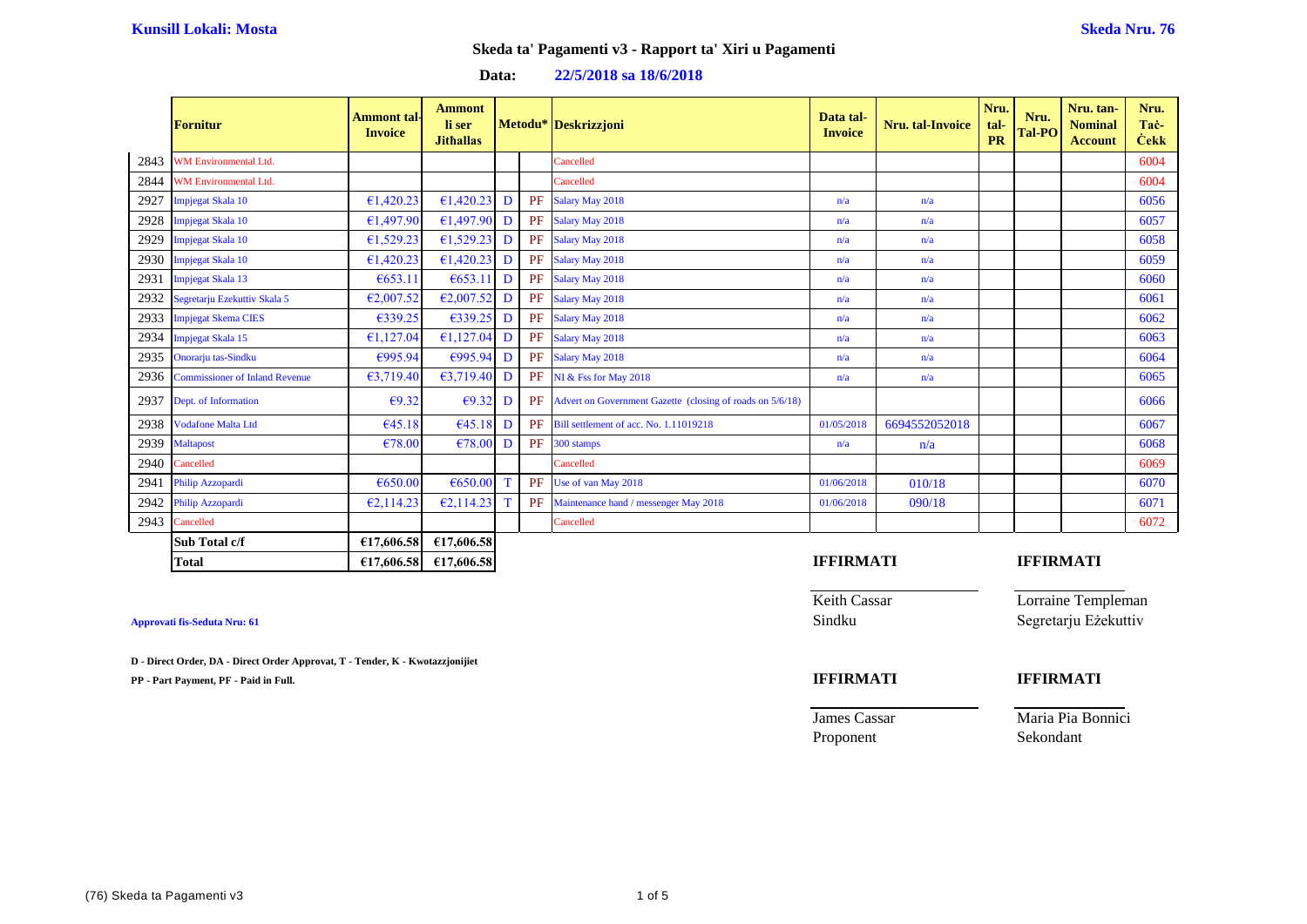|      | <b>Fornitur</b>                                                     | <b>Ammont tal-</b><br><b>Invoice</b> | Ammont<br>li ser<br><b>Jithallas</b> |   |           | Metodu* Deskrizzjoni                                                                   | Data tal-<br><b>Invoice</b> | Nru. tal-Invoice | Nru.<br>tal-<br><b>PR</b> | Nru.<br><b>Tal-PO</b> | Nru. tan-<br><b>Nominal</b><br><b>Account</b> | Nru.<br>Tač-<br><b>Cekk</b> |
|------|---------------------------------------------------------------------|--------------------------------------|--------------------------------------|---|-----------|----------------------------------------------------------------------------------------|-----------------------------|------------------|---------------------------|-----------------------|-----------------------------------------------|-----------------------------|
| 2944 | Pay self - Petty Cash                                               | €100.07                              | €100.07                              | D | PF        | Petty cash for the month of May 2018                                                   | 01/05/2018                  | n/a              |                           |                       |                                               | 6073                        |
| 2945 | <b>Adam Bugeja</b>                                                  | €425.00                              | €425.00                              |   | PF        | Repairing payement in front of ex Mosta Dome jewellers                                 | 11/05/2018                  | 089-18           |                           |                       | 2310/003                                      | 6074                        |
| 2946 | <b>C.</b> Agius - Flicks Productions                                | €180.00                              | €180.00                              | D | PF        | <b>Engraved Plaques (celebrazzjonijiet Mostin)</b>                                     | 05/05/2018                  | 102              |                           | 1511                  | 3300                                          | 6075                        |
| 2947 | <b>Correct Termination Ltd</b>                                      | €1,209.50                            | €1,209.50                            | D | PF        | Streaming services and maintenance agreement from<br>$1/5/2018 - 30/4/2019$            | 29/05/2018                  | <b>CTL190518</b> |                           |                       | 3110                                          | 6076                        |
| 2948 | <b>Daniel Galea</b>                                                 | €1,174.75                            | £1,174.75                            |   | PF        | Accounting services April till June 2018                                               | 13/06/2018                  | INV/ML/DG/149    |                           |                       | 3160                                          | 6077                        |
| 2949 | <b>Datatrak IT Services</b>                                         | €115.36                              | €115.36                              |   | <b>PF</b> | Pre Region tickets LES April 2018                                                      | 30/04/2018                  | 1012380          |                           |                       | 3610                                          | 6078                        |
| 2950 | Elton John Zammit obo Elton John<br><b>Zammit Cleaning Services</b> | €311.05                              | €311.05                              | т | PF        | Cleaning services at MLC administrative offices & other<br>premises April 2018         | 30/04/2018                  | EJZ0494          |                           |                       | 3055                                          | 6079                        |
| 2951 | <b>Frankie Mifsud</b>                                               | €75.00                               | €290.00                              | D | PF        | <b>Opening blockage at Mosta Public Convenience</b>                                    | 22/03/2018                  | 10732            |                           | 1497                  | 2310/003                                      | 6080                        |
| 2952 | <b>Frankie Mifsud</b>                                               | €75.00                               |                                      | D | PF        | <b>Opening blockage at Gents Public Convenience</b>                                    | 29/03/2018                  | 10731            |                           | 1503                  | 2310/003                                      | 6080                        |
| 2953 | <b>Frankie Mifsud</b>                                               | €140.00                              |                                      | D | PF        | Opening blockage at Ladies Public Convenience &<br>replacement part of the toilet pipe | 19/04/2018                  | 10733            |                           | 1508                  | 2310/003                                      | 6080                        |
| 2954 | <b>Gordon Calleja Sptechniques</b>                                  | €1,283.84                            | £1,425.44                            | D | <b>PF</b> | 16 steel barriers and 8 steel covers                                                   | 04/06/2018                  | 019-18           |                           | 1504                  | 7315                                          | 6081                        |
| 2955 | <b>Gordon Calleja Sptechniques</b>                                  | €141.60                              |                                      | D | <b>PF</b> | 2 steel covers                                                                         | 04/06/2018                  | $020 - 18$       |                           | 1504                  | 7315                                          | 6081                        |
| 2956 | <b>Housing Authority</b>                                            | €1,677.50                            | £1,677.50                            | D | PF        | Rent on Shops 1-5 Binja l-Isperanza Taz-Zokrija, Mosta<br>$(21/7/18 - 20/01/2019)$     | 28/05/2018                  | R68024           |                           |                       | 2400                                          | 6082                        |
| 2957 | <b>JGC</b> Limited                                                  | €177.00                              | €177.00                              |   | PF        | Repairs on bridge (playing field Gnien Reggie Cilia)                                   | 30/05/2018                  | 30000099         |                           | 1515                  | 2310/003                                      | 6083                        |
| 2958 | <b>Jimmy Muscat</b>                                                 | €1,720.00                            | €1,720.00                            |   | PF        | <b>Bulky refuse collection May 2018</b>                                                | 31/05/2018                  | 005/18           |                           |                       | 3042                                          | 6084                        |
|      |                                                                     |                                      |                                      |   |           |                                                                                        |                             |                  |                           |                       |                                               |                             |
|      | Sub Total c/f                                                       | €8,805.67                            | €8,805.67                            |   |           |                                                                                        |                             |                  |                           |                       |                                               |                             |
|      | Sub Total b/f                                                       | €17,606.58                           | €17,606.58                           |   |           |                                                                                        |                             |                  |                           |                       |                                               |                             |

| €26,412.25 €26, |  |
|-----------------|--|
|                 |  |

**D - Direct Order, DA - Direct Order Approvat, T - Tender, K - Kwotazzjonijiet**

## **Total €26,412.25 €26,412.25 IFFIRMATI IFFIRMATI** Keith Cassar **Lorraine Templeman Approvati fis-Seduta Nru: 61** Sindku Segretarju Eżekuttiv **PP - Part Payment, PF - Paid in Full. IFFIRMATI IFFIRMATI** James Cassar Maria Pia Bonnici Proponent Sekondant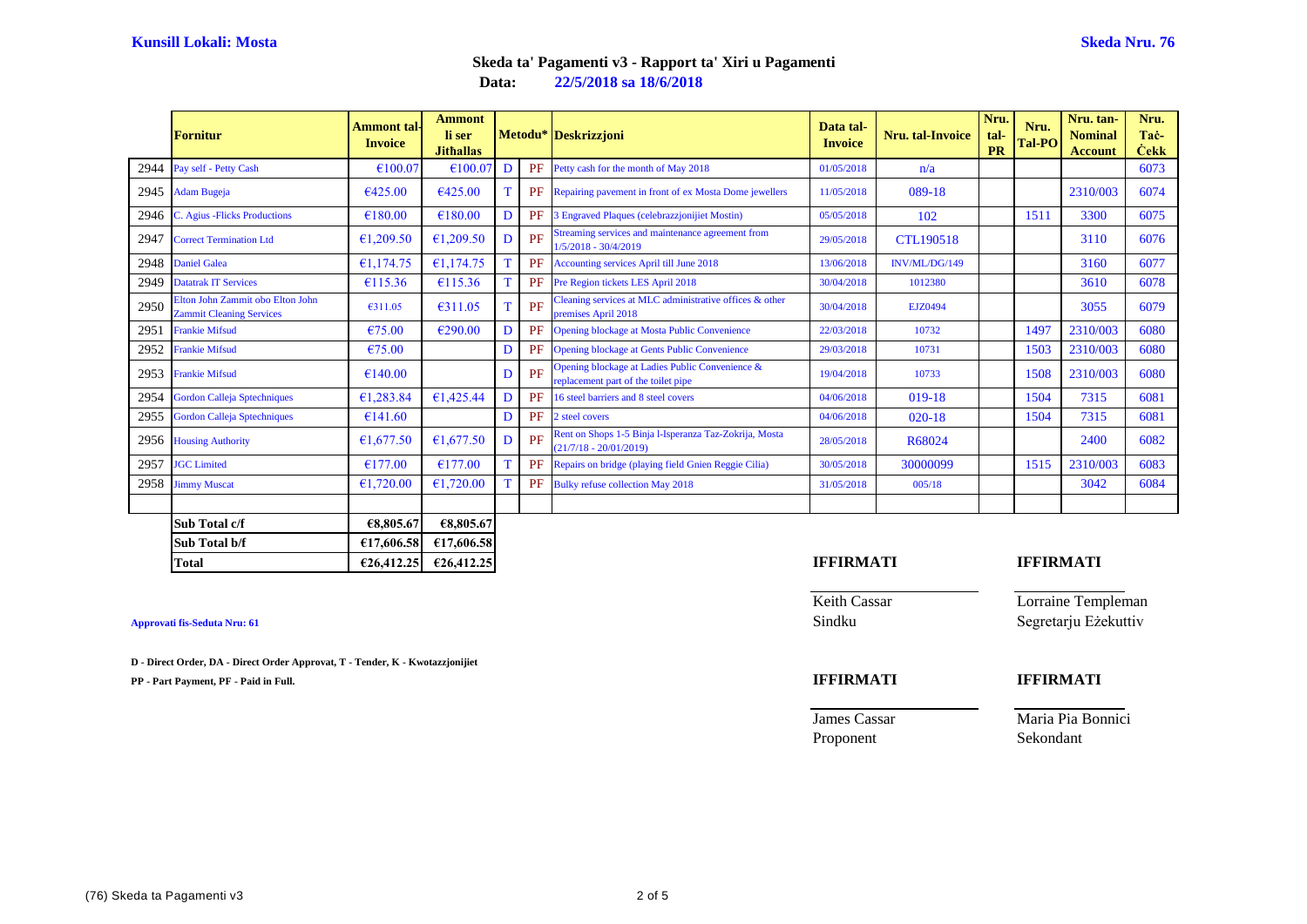|      | <b>Fornitur</b>               | Ammont tal-<br><b>Invoice</b> | <b>Ammont</b><br>li ser<br><b>Jithallas</b> |   |    | Metodu* Deskrizzjoni                                                                                                                                   | Data tal-<br><b>Invoice</b> | Nru. tal-Invoice      | Nru.<br>tal-<br><b>PR</b> | Nru.<br>Tal-PO | Nru. tan-<br><b>Nominal</b><br><b>Account</b> | Nru.<br>Tac-<br><b>Cekk</b> |
|------|-------------------------------|-------------------------------|---------------------------------------------|---|----|--------------------------------------------------------------------------------------------------------------------------------------------------------|-----------------------------|-----------------------|---------------------------|----------------|-----------------------------------------------|-----------------------------|
| 2959 | Koperattiva Tabelli u Sinjali | €452.37                       | €2,645.85                                   | T | PF | Road markings (Job sheet 15753) Paint on street hump +<br>Intermittent parkings Triq I-Ghonnella / Triq Dun Karm<br>Sciberras                          | 22/02/2018                  | 23931                 |                           | 19-2018        | 2365                                          | 6085                        |
| 2960 | Koperattiva Tabelli u Sinjali | €660.47                       |                                             | т | PF | Road markings (Job sheet 15752) Intermittent parkings Triq<br>Gio Maria Camilleri / Tal-Blata l-Gholja / Tr-Refugjati tal-<br>Gwerra / Il-Hbit bl-Ajru | 20/02/2018                  | 23932                 |                           | 19-2018        | 2365                                          | 6085                        |
| 2961 | Koperattiva Tabelli u Sinjali | €108.37                       |                                             | T | PF | Road markings (Job sheet 15732) stop / line in Triq il-Poeta<br>al-Blata l-Gholja / ir-Refugjati tal-Gwerra / il-Hbit bl-Ajru                          | 08/02/2018                  | 23948                 |                           | 19-2018        | 2365                                          | 6085                        |
| 2962 | Koperattiva Tabelli u Sinjali | €165.05                       |                                             | T | PF | Road markings (Job sheet 15731) stop / line in Triq Dun<br>Karm Sciberras / il-Poeta / l-Ghonnella / il-Hbit bl-Ajru /                                 | 08/02/2018                  | 23949                 |                           | 19-2018        | 2365                                          | 6085                        |
| 2963 | Koperattiva Tabelli u Sinjali | €580.37                       |                                             | т | PF | Road markings (Job sheet 15781) Parking bays/Yellow lines<br>in various streets in area Tal-Blata l-Gholja                                             | 06/03/2018                  | 24006                 |                           | 19-2018        | 2365                                          | 6085                        |
| 2964 | Koperattiva Tabelli u Sinjali | €276.64                       |                                             | T | PF | Road Markings (Job sheet 15801) Intermittent parking bays<br><b>Triq Antonio Miruzzi</b>                                                               | 02/02/2018                  | 24010                 |                           | 19-2018        | 2365                                          | 6085                        |
| 2965 | Koperattiva Tabelli u Sinjali | €188.70                       |                                             | T | PF | Road Markings (Job sheet15803) Double yellow lines in<br>various streets in area Tal-Blata l-Gholja                                                    | 07/03/2018                  | 24011                 |                           | 19-2018        | 2365                                          | 6085                        |
| 2966 | Koperattiva Tabelli u Sinjali | €213.88                       |                                             | т | PF | Road Markings (Job sheet 15804) Double yellow lines / stop<br>markings in various streets I Area Tal-Blata l-Gholja                                    | 09/03/2018                  | 24012                 |                           | 19-2018        | 2365                                          | 6085                        |
| 2967 | LESA                          | €12.81                        | €12.81                                      | D | PF | 10% administative fee May 2018                                                                                                                         | 01/06/2018                  |                       |                           |                | 3610                                          | 6086                        |
| 2968 | Lornit Ltd (Company)          | €1.159.94                     | €1.159.94                                   | D | PF | Permit Management System from 1/7/2018 to 30/6/2019                                                                                                    | 16/05/2018                  | INV20180516181<br>758 |                           |                | 3110                                          | 6087                        |
| 2969 | <b>Malta Libraries</b>        | €71.80                        | €71.80                                      | D | PF | Service of librarian (Saturdays) March 2018                                                                                                            | 10/04/2018                  | <b>INV0007</b>        |                           |                | 2995                                          | 6088                        |
| 2970 | <b>Mario Mallia</b>           | €1,015.16                     | €1,467.80                                   | D | PF | Speed moderator including terminars, plugs & screws                                                                                                    | 01/05/2018                  | 1124                  |                           | 1513           | 2310/003                                      | 6089                        |
| 2971 | <b>Mario Mallia</b>           | €136.87                       |                                             | D | PF | piece of speed moderator $+2$ boxes plugs & screws                                                                                                     | 09/05/2018                  | 1136                  |                           | 1516           | 2310/003                                      | 6089                        |
| 2972 | <b>Mario Mallia</b>           | €315.77                       |                                             | D | PF | Repairing / replacing 4 decorative lamps in soft area Triq l-<br>Awrora                                                                                | 43245                       | 1149                  |                           | 51-2018        | 2310/003                                      | 6089                        |
|      |                               |                               |                                             |   |    |                                                                                                                                                        |                             |                       |                           |                |                                               |                             |
|      | Sub Total c/f                 | €5,358.20                     | €5,358.20                                   |   |    |                                                                                                                                                        |                             |                       |                           |                |                                               |                             |
|      | Sub Total b/f                 | €26,412.25                    | €26,412.25                                  |   |    |                                                                                                                                                        |                             |                       |                           |                |                                               |                             |

**D - Direct Order, DA - Direct Order Approvat, T - Tender, K - Kwotazzjonijiet**

**PP - Part Payment, PF - Paid in Full. IFFIRMATI IFFIRMATI**

### **Total €31,770.45 €31,770.45 IFFIRMATI IFFIRMATI**

Keith Cassar **Lorraine Templeman Approvati fis-Seduta Nru: 61** Sindku Segretarju Eżekuttiv

Proponent Sekondant

James Cassar Maria Pia Bonnici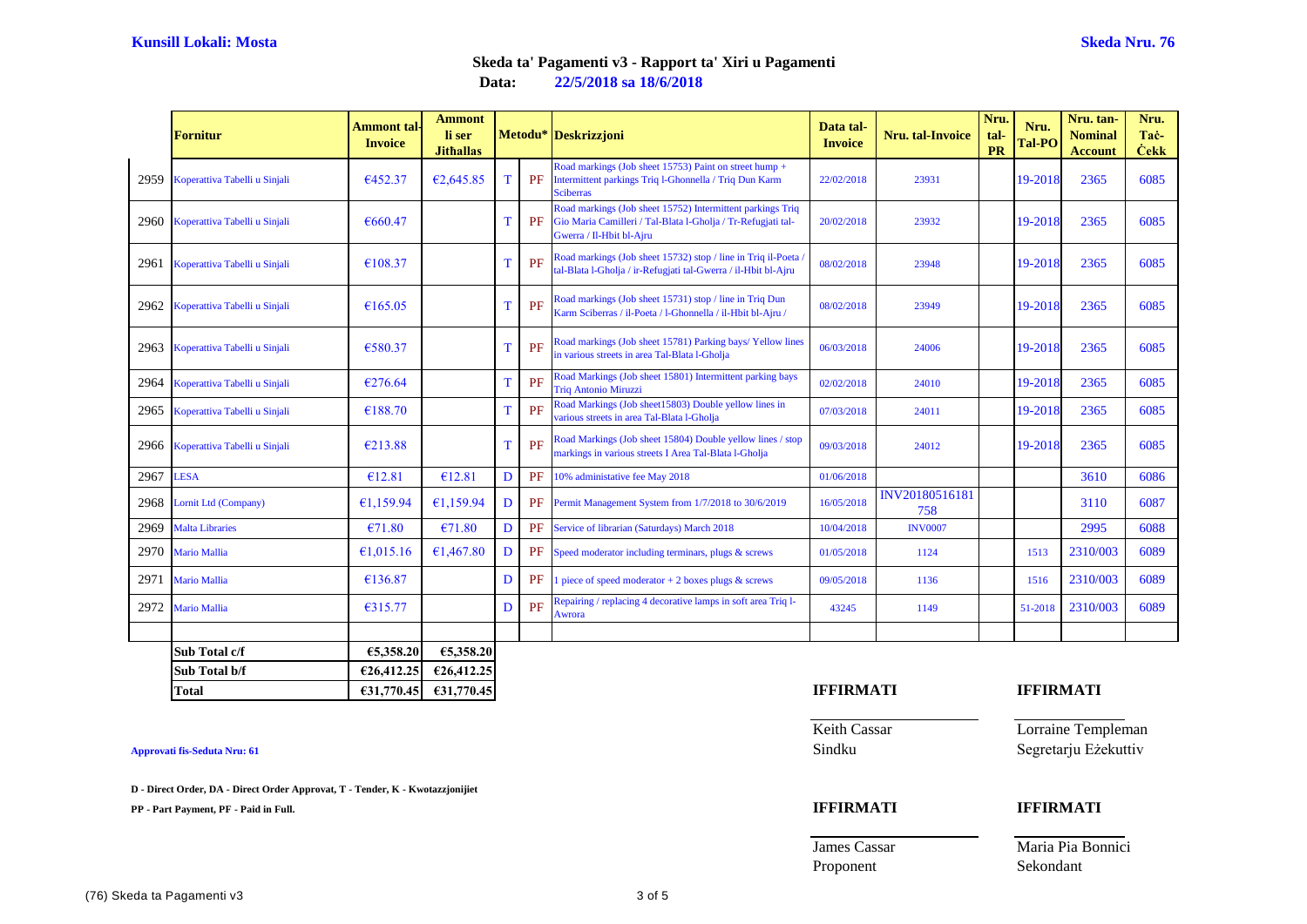|      | <b>Fornitur</b>    | <b>Ammont tal-</b><br><b>Invoice</b> | <b>Ammont</b><br>li ser<br><b>Jithallas</b> |    | Metodu* Deskrizzjoni                                                                   | Data tal-<br><b>Invoice</b> | Nru. tal-Invoice | Nru.<br>tal-<br><b>PR</b> | Nru.<br><b>Tal-PO</b> | Nru. tan-<br><b>Nominal</b><br><b>Account</b> | Nru.<br>Tac-<br><b>Cekk</b> |
|------|--------------------|--------------------------------------|---------------------------------------------|----|----------------------------------------------------------------------------------------|-----------------------------|------------------|---------------------------|-----------------------|-----------------------------------------------|-----------------------------|
| 2973 | <b>Micamed Ltd</b> | €239.54                              | 63,693.40                                   | PF | <b>Street Lighting Maintenance (W027)</b>                                              | 27/02/2018                  | 158              |                           |                       | 3010                                          | 6090                        |
| 2974 | <b>Micamed Ltd</b> | €94.40                               |                                             | PF | <b>Street Lighting Maintenance (W661)</b>                                              | 27/02/2018                  | 168              |                           |                       | 3010                                          | 6090                        |
| 2975 | Micamed Ltd        | €127.44                              |                                             | PF | <b>Street Lighting Maintenance (W496)</b>                                              | 06/03/2018                  | 176              |                           |                       | 3010                                          | 6090                        |
| 2976 | <b>Micamed Ltd</b> | €94.40                               |                                             | PF | <b>Street Lighting Maintenance (W265)</b>                                              | 06/03/2018                  | 181              |                           |                       | 3010                                          | 6090                        |
| 2977 | <b>Micamed Ltd</b> | €404.74                              |                                             | PF | New Installation wall mounted (Triq il-Mithna l-Qadima)                                | 01/03/2018                  | 185              |                           |                       | 3010                                          | 6090                        |
| 2978 | <b>Micamed Ltd</b> | €469.64                              |                                             | PF | Vew Installation on an existing Enemalta pole (Triq Ir-<br>Rundun c/w Triq l-Alwetta)  | 15/03/2018                  | 188              |                           |                       | 3010                                          | 6090                        |
| 2979 | <b>Micamed Ltd</b> | €469.64                              |                                             | PF | New Installation on an existing Enemalta pole (Triq l-Ortolan<br>$2/w$ Triq il-Huttaf) | 10/03/2018                  | 189              |                           |                       | 3010                                          | 6090                        |
| 2980 | <b>Micamed Ltd</b> | €469.64                              |                                             | PF | New Installation on an existing Enemalta pole (Triq S. Fiteni<br>x/w Triq it-Torri)    | 15/03/2018                  | 190              |                           |                       | 3010                                          | 6090                        |
| 2981 | <b>Micamed Ltd</b> | €127.44                              |                                             | PF | <b>Street Lighting Maintenance (W108)</b>                                              | 15/03/2018                  | 210              |                           |                       | 3010                                          | 6090                        |
| 2982 | <b>Micamed Ltd</b> | €82.60                               |                                             | PF | <b>Street Lighting Maintenance (W249)</b>                                              | 15/03/2018                  | 226              |                           |                       | 3010                                          | 6090                        |
| 2983 | <b>Micamed Ltd</b> | €23.60                               |                                             | PF | <b>Street Lighting Maintenance (W427)</b>                                              | 15/03/2018                  | 235              |                           |                       | 3010                                          | 6090                        |
| 2984 | <b>Micamed Ltd</b> | €94.40                               |                                             | PF | <b>Street Lighting Maintenance (W758)</b>                                              | 15/03/2018                  | 237              |                           |                       | 3010                                          | 6090                        |
| 2985 | <b>Micamed Ltd</b> | €23.60                               |                                             | PF | <b>Street Lighting Maintenance (W456)</b>                                              | 20/03/2018                  | 246              |                           |                       | 3010                                          | 6090                        |
| 2986 | Micamed Ltd        | €106.20                              |                                             | PF | <b>Street Lighting Temporary Removal (W640)</b>                                        | 20/03/2018                  | 248              |                           |                       | 3010                                          | 6090                        |
| 2987 | <b>Micamed Ltd</b> | €100.30                              |                                             | PF | <b>Street Lighting Maintenance (W611)</b>                                              | 20/03/2018                  | 270              |                           |                       | 3010                                          | 6090                        |
| 2988 | <b>Micamed Ltd</b> | €97.94                               |                                             | PF | <b>Street Lighting Maintenance (C011)</b>                                              | 23/03/2018                  | 284              |                           |                       | 3010                                          | 6090                        |
| 2989 | <b>Micamed Ltd</b> | €263.14                              |                                             | PF | <b>Street Lighting Maintenance (W544)</b>                                              | 29/03/2018                  | 305              |                           |                       | 3010                                          | 6090                        |
| 2990 | <b>Micamed Ltd</b> | €404.74                              |                                             | PF | Vew Installation on an existing Enemalta pole (Trejqet il-<br><b>Buzbiez</b> )         | 06/04/2018                  | 311              |                           |                       | 3010                                          | 6090                        |
|      |                    |                                      |                                             |    |                                                                                        |                             |                  |                           |                       |                                               |                             |
|      | Sub Total c/f      | €3.693.40                            | €3.693.40                                   |    |                                                                                        |                             |                  |                           |                       |                                               |                             |
|      | Sub Total b/f      | €31,770.45                           | €31,770.45                                  |    |                                                                                        |                             |                  |                           |                       |                                               |                             |
|      | <b>Total</b>       | €35,463.85                           | €35,463.85                                  |    |                                                                                        | <b>IFFIRMATI</b>            |                  |                           | <b>IFFIRMATI</b>      |                                               |                             |

**Approvati fis-Seduta Nru: 61** 

**D - Direct Order, DA - Direct Order Approvat, T - Tender, K - Kwotazzjonijiet**

**PP** - Part Payment, PF - Paid in Full.

| <b>IFFIRMATI</b>       | <b>IFFIRMATI</b>                           |
|------------------------|--------------------------------------------|
| Keith Cassar<br>Sindku | Lorraine Templeman<br>Segretarju Eżekuttiv |
| <b>IFFIRMATI</b>       | <b>IFFIRMATI</b>                           |
| James Cassar           | Maria Pia Bonnici                          |

Proponent Sekondant